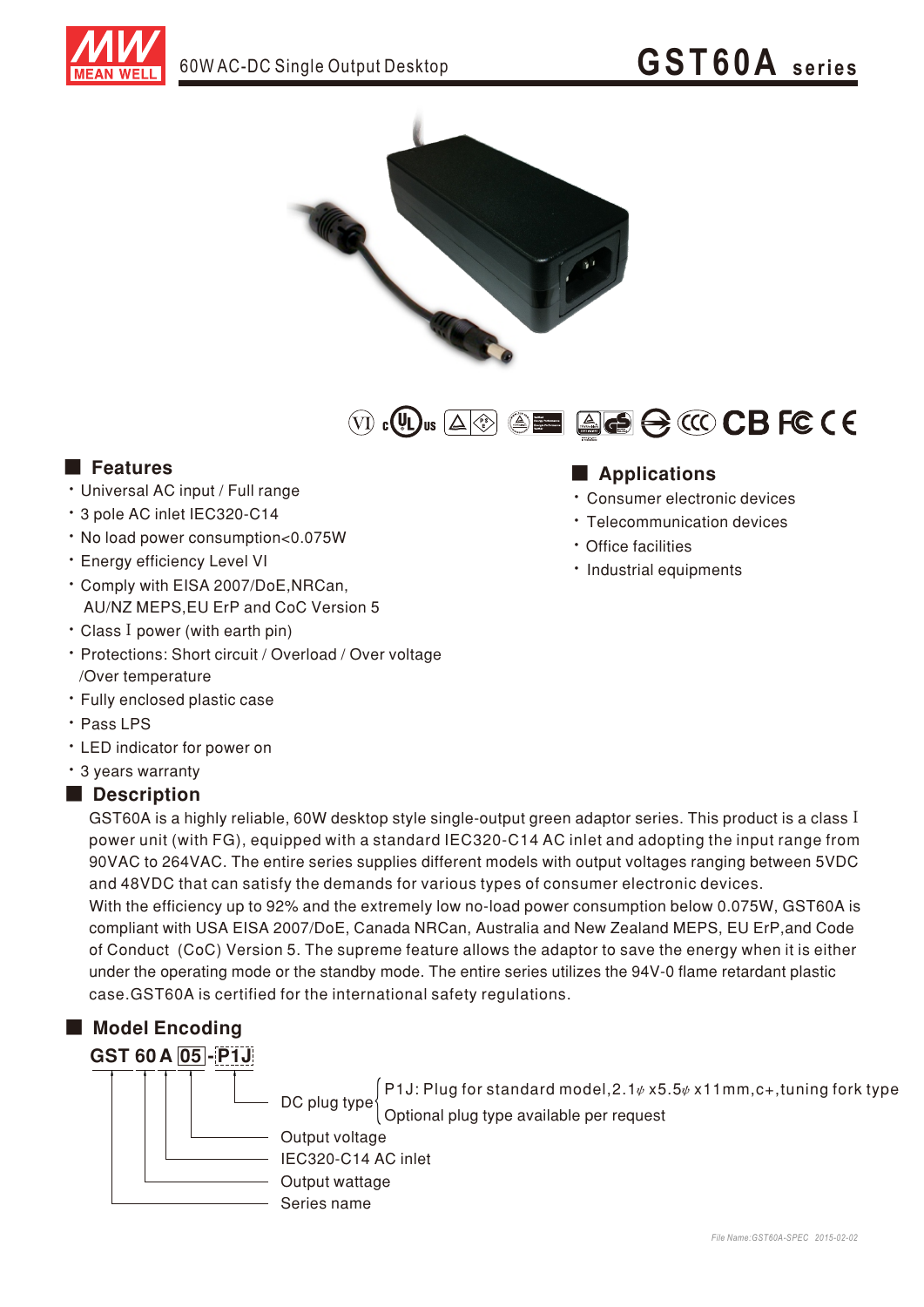

### **SPECIFICATION**

| ORDER NO.           |                                                                                                                                                                                                                                                                                                                                                                                                                                                                                                                                                                                                                                                                                                                                                                                 | GST60A05-P1J                                                                                                                                                                                                                                                                                                | GST60A07-P1J | GST60A09-P1J                                            |             | GST60A12-P1J GST60A15-P1J                   |             | GST60A18-P1J GST60A24-P1J GST60A48-P1J |                |
|---------------------|---------------------------------------------------------------------------------------------------------------------------------------------------------------------------------------------------------------------------------------------------------------------------------------------------------------------------------------------------------------------------------------------------------------------------------------------------------------------------------------------------------------------------------------------------------------------------------------------------------------------------------------------------------------------------------------------------------------------------------------------------------------------------------|-------------------------------------------------------------------------------------------------------------------------------------------------------------------------------------------------------------------------------------------------------------------------------------------------------------|--------------|---------------------------------------------------------|-------------|---------------------------------------------|-------------|----------------------------------------|----------------|
| <b>OUTPUT</b>       | <b>SAFETY MODEL NO.</b>                                                                                                                                                                                                                                                                                                                                                                                                                                                                                                                                                                                                                                                                                                                                                         | GST60A05                                                                                                                                                                                                                                                                                                    | GST60A07     | GST60A09                                                | GST60A12    | GST60A15                                    | GST60A18    | GST60A24                               | GST60A48       |
|                     | Note. $2 5V$<br><b>DC VOLTAGE</b>                                                                                                                                                                                                                                                                                                                                                                                                                                                                                                                                                                                                                                                                                                                                               |                                                                                                                                                                                                                                                                                                             | 7.5V         | 9V                                                      | 12V         | <b>15V</b>                                  | <b>18V</b>  | <b>24V</b>                             | 48V            |
|                     | <b>RATED CURRENT</b>                                                                                                                                                                                                                                                                                                                                                                                                                                                                                                                                                                                                                                                                                                                                                            | 6A                                                                                                                                                                                                                                                                                                          | 6A           | 6A                                                      | 5A          | 4A                                          | 3.33A       | 2.5A                                   | 1.25A          |
|                     | <b>CURRENT RANGE</b>                                                                                                                                                                                                                                                                                                                                                                                                                                                                                                                                                                                                                                                                                                                                                            | $0 - 6A$                                                                                                                                                                                                                                                                                                    | $0 - 6A$     | $0 - 6A$                                                | $0 \sim 5A$ | $0 - 4A$                                    | $0 - 3.33A$ | $0 - 2.5A$                             | $0 - 1.25A$    |
|                     | <b>RATED POWER (max.)</b>                                                                                                                                                                                                                                                                                                                                                                                                                                                                                                                                                                                                                                                                                                                                                       | 30W                                                                                                                                                                                                                                                                                                         | 45W          | 54W                                                     | 60W         | 60W                                         | 60W         | 60W                                    | 60W            |
|                     | RIPPLE & NOISE (max.) Note.3                                                                                                                                                                                                                                                                                                                                                                                                                                                                                                                                                                                                                                                                                                                                                    | 150mVp-p                                                                                                                                                                                                                                                                                                    | 150mVp-p     | 150mVp-p                                                | 150mVp-p    | $150mVp-p$                                  | $150mVp-p$  | $180mVp-p$                             | 240mVp-p       |
|                     | <b>VOLTAGE TOLERANCE Note.4</b>                                                                                                                                                                                                                                                                                                                                                                                                                                                                                                                                                                                                                                                                                                                                                 | ±5.0%                                                                                                                                                                                                                                                                                                       | ±5.0%        | ±5.0%                                                   | ±3.0%       | ±3.0%                                       | ±3.0%       | ±3.0%                                  | ±2.5%          |
|                     | <b>LINE REGULATION</b><br>Note.5                                                                                                                                                                                                                                                                                                                                                                                                                                                                                                                                                                                                                                                                                                                                                | ±1.0%                                                                                                                                                                                                                                                                                                       | ±1.0%        | ±1.0%                                                   | ±1.0%       | ±1.0%                                       | ±1.0%       | ±1.0%                                  | ±1.0%          |
|                     | <b>LOAD REGULATION</b>                                                                                                                                                                                                                                                                                                                                                                                                                                                                                                                                                                                                                                                                                                                                                          | ±5.0%                                                                                                                                                                                                                                                                                                       | ±5.0%        | ±5.0%                                                   | ±3.0%       | ±3.0%                                       | ±3.0%       | ±3.0%                                  | ±2.5%          |
|                     | SETUP, RISE TIME                                                                                                                                                                                                                                                                                                                                                                                                                                                                                                                                                                                                                                                                                                                                                                | Note.6 1000ms, 50ms / 230VAC                                                                                                                                                                                                                                                                                |              | 1000ms, 50ms / 115VAC at full load                      |             |                                             |             |                                        |                |
|                     | <b>HOLD UP TIME (Typ.)</b>                                                                                                                                                                                                                                                                                                                                                                                                                                                                                                                                                                                                                                                                                                                                                      | 50ms / 230VAC<br>15ms / 115VAC at full load                                                                                                                                                                                                                                                                 |              |                                                         |             |                                             |             |                                        |                |
|                     | <b>VOLTAGE RANGE</b>                                                                                                                                                                                                                                                                                                                                                                                                                                                                                                                                                                                                                                                                                                                                                            | $90 - 264$ VAC<br>$135 - 370$ VDC                                                                                                                                                                                                                                                                           |              |                                                         |             |                                             |             |                                        |                |
| <b>INPUT</b>        | <b>FREQUENCY RANGE</b>                                                                                                                                                                                                                                                                                                                                                                                                                                                                                                                                                                                                                                                                                                                                                          | $47 \sim 63$ Hz                                                                                                                                                                                                                                                                                             |              |                                                         |             |                                             |             |                                        |                |
|                     | <b>EFFICIENCY (Typ.)</b>                                                                                                                                                                                                                                                                                                                                                                                                                                                                                                                                                                                                                                                                                                                                                        | 85.5%                                                                                                                                                                                                                                                                                                       | 88.5%        | 89%                                                     | 89.5%       | 89.5%                                       | 89.5%       | 90.5%                                  | 92%            |
|                     | <b>AC CURRENT (Typ.)</b>                                                                                                                                                                                                                                                                                                                                                                                                                                                                                                                                                                                                                                                                                                                                                        | 1.4A/115VAC                                                                                                                                                                                                                                                                                                 | 1A/230VAC    |                                                         |             |                                             |             |                                        |                |
|                     | <b>INRUSH CURRENT (max.)</b>                                                                                                                                                                                                                                                                                                                                                                                                                                                                                                                                                                                                                                                                                                                                                    | 65A/230VAC                                                                                                                                                                                                                                                                                                  |              |                                                         |             |                                             |             |                                        |                |
|                     | <b>LEAKAGE CURRENT(max.)</b>                                                                                                                                                                                                                                                                                                                                                                                                                                                                                                                                                                                                                                                                                                                                                    | 0.75mA/240VAC                                                                                                                                                                                                                                                                                               |              |                                                         |             |                                             |             |                                        |                |
| <b>PROTECTION</b>   |                                                                                                                                                                                                                                                                                                                                                                                                                                                                                                                                                                                                                                                                                                                                                                                 | $105 \sim 150\%$ rated output power                                                                                                                                                                                                                                                                         |              |                                                         |             |                                             |             |                                        |                |
|                     | <b>OVERLOAD</b>                                                                                                                                                                                                                                                                                                                                                                                                                                                                                                                                                                                                                                                                                                                                                                 | Protection type : Hiccup mode, recovers automatically after fault condition is removed                                                                                                                                                                                                                      |              |                                                         |             |                                             |             |                                        |                |
|                     | <b>OVER VOLTAGE</b>                                                                                                                                                                                                                                                                                                                                                                                                                                                                                                                                                                                                                                                                                                                                                             | $5.25 - 6.75V$                                                                                                                                                                                                                                                                                              |              | $7.88 \sim 10.13V$   9.45 ~ 12.15V   12.6 ~ 16.2V       |             | $15.75 \approx 20.25V$ 18.9 $\approx 24.3V$ |             | $25.2 - 32.4V$                         | $50.4 - 64.8V$ |
|                     |                                                                                                                                                                                                                                                                                                                                                                                                                                                                                                                                                                                                                                                                                                                                                                                 | Protection type: Shut down o/p voltage, re-power on to recover                                                                                                                                                                                                                                              |              |                                                         |             |                                             |             |                                        |                |
|                     | <b>OVER TEMPERATURE</b>                                                                                                                                                                                                                                                                                                                                                                                                                                                                                                                                                                                                                                                                                                                                                         | Shut down o/p voltage, re-power on to recover                                                                                                                                                                                                                                                               |              |                                                         |             |                                             |             |                                        |                |
| <b>ENVIRONMENT</b>  | <b>WORKING TEMP.</b>                                                                                                                                                                                                                                                                                                                                                                                                                                                                                                                                                                                                                                                                                                                                                            | -30 $\sim$ +70 $\degree$ C (Refer to "Derating Curve")                                                                                                                                                                                                                                                      |              |                                                         |             |                                             |             |                                        |                |
|                     | <b>WORKING HUMIDITY</b>                                                                                                                                                                                                                                                                                                                                                                                                                                                                                                                                                                                                                                                                                                                                                         | 20% ~ 90% RH non-condensing                                                                                                                                                                                                                                                                                 |              |                                                         |             |                                             |             |                                        |                |
|                     | <b>STORAGE TEMP., HUMIDITY</b>                                                                                                                                                                                                                                                                                                                                                                                                                                                                                                                                                                                                                                                                                                                                                  | $-40 \sim +85^{\circ}$ C, 10 ~ 95% RH                                                                                                                                                                                                                                                                       |              |                                                         |             |                                             |             |                                        |                |
|                     | <b>TEMP. COEFFICIENT</b>                                                                                                                                                                                                                                                                                                                                                                                                                                                                                                                                                                                                                                                                                                                                                        | $\pm$ 0.03% / °C (0 ~ 40°C)                                                                                                                                                                                                                                                                                 |              |                                                         |             |                                             |             |                                        |                |
|                     | <b>VIBRATION</b>                                                                                                                                                                                                                                                                                                                                                                                                                                                                                                                                                                                                                                                                                                                                                                | 10 ~ 500Hz, 2G 10min./1cycle, period for 60min. each along X, Y, Z axes                                                                                                                                                                                                                                     |              |                                                         |             |                                             |             |                                        |                |
|                     | <b>SAFETY STANDARDS</b>                                                                                                                                                                                                                                                                                                                                                                                                                                                                                                                                                                                                                                                                                                                                                         | UL60950-1, TUV EN60950-1, BSMI CNS14336, CCC GB4943, J60950-1 approved                                                                                                                                                                                                                                      |              |                                                         |             |                                             |             |                                        |                |
| <b>SAFETY &amp;</b> | <b>WITHSTAND VOLTAGE</b>                                                                                                                                                                                                                                                                                                                                                                                                                                                                                                                                                                                                                                                                                                                                                        | I/P-O/P:3KVAC I/P-FG:2KVAC O/P-FG:0.5KVAC<br>I/P-O/P, I/P-FG, O/P-FG:100M Ohms / 500VDC / 25℃/ 70% RH<br>Compliance to EN55022 class B, EN61000-3-2,3, FCC PART 15 / CISPR22 class B, CNS13438 class B, GB9254, GB17625.1<br>Compliance to EN61000-4-2, 3, 4, 5, 6, 8, 11, light industry level, criteria A |              |                                                         |             |                                             |             |                                        |                |
| <b>EMC</b>          | <b>ISOLATION RESISTANCE</b>                                                                                                                                                                                                                                                                                                                                                                                                                                                                                                                                                                                                                                                                                                                                                     |                                                                                                                                                                                                                                                                                                             |              |                                                         |             |                                             |             |                                        |                |
| (Note. 7)           | <b>EMC EMISSION</b>                                                                                                                                                                                                                                                                                                                                                                                                                                                                                                                                                                                                                                                                                                                                                             |                                                                                                                                                                                                                                                                                                             |              |                                                         |             |                                             |             |                                        |                |
|                     | <b>EMC IMMUNITY</b>                                                                                                                                                                                                                                                                                                                                                                                                                                                                                                                                                                                                                                                                                                                                                             |                                                                                                                                                                                                                                                                                                             |              |                                                         |             |                                             |             |                                        |                |
| <b>OTHERS</b>       | <b>MTBF</b>                                                                                                                                                                                                                                                                                                                                                                                                                                                                                                                                                                                                                                                                                                                                                                     | 709.7K hrs min. MIL-HDBK-217F(25°C)                                                                                                                                                                                                                                                                         |              |                                                         |             |                                             |             |                                        |                |
|                     | <b>DIMENSION</b>                                                                                                                                                                                                                                                                                                                                                                                                                                                                                                                                                                                                                                                                                                                                                                | 125*50*31.5mm (L*W*H)                                                                                                                                                                                                                                                                                       |              |                                                         |             |                                             |             |                                        |                |
|                     | <b>PACKING</b>                                                                                                                                                                                                                                                                                                                                                                                                                                                                                                                                                                                                                                                                                                                                                                  | 0.305Kg; 40pcs/13.02Kg/1.05CUFT                                                                                                                                                                                                                                                                             |              |                                                         |             |                                             |             |                                        |                |
| <b>CONNECTOR</b>    | <b>PLUG</b>                                                                                                                                                                                                                                                                                                                                                                                                                                                                                                                                                                                                                                                                                                                                                                     | Standard type P1J: 2.1 $\psi$ * 5.5 $\psi$ * 11mm, tuning fork type, center positive for stock; Other type available by customer requested                                                                                                                                                                  |              |                                                         |             |                                             |             |                                        |                |
|                     | <b>CABLE</b>                                                                                                                                                                                                                                                                                                                                                                                                                                                                                                                                                                                                                                                                                                                                                                    |                                                                                                                                                                                                                                                                                                             |              | See page 3 ; Other type available by customer requested |             |                                             |             |                                        |                |
| <b>NOTE</b>         | 1. All parameters are specified at 230VAC input, rated load, 25 <sup>°</sup> C 70% RH ambient.<br>2. DC voltage: The output voltage set at point measure by plug terminal & 50% load.<br>3. Ripple & noise are measured at 20MHz by using a 12" twisted pair terminated with a 0.1uf & 47uf capacitor.<br>4. Tolerance: includes set up tolerance, line regulation, load regulation.<br>5. Line regulation is measured from low line to high line at rated load.<br>6. Length of set up time is measured at first cold start. Turning ON/OFF the power supply may lead to increase of the set up time.<br>7. The power supply is considered as an independent unit, but the final equipment still need to re-confirm that the whole system complies with the<br>EMC directives. |                                                                                                                                                                                                                                                                                                             |              |                                                         |             |                                             |             |                                        |                |